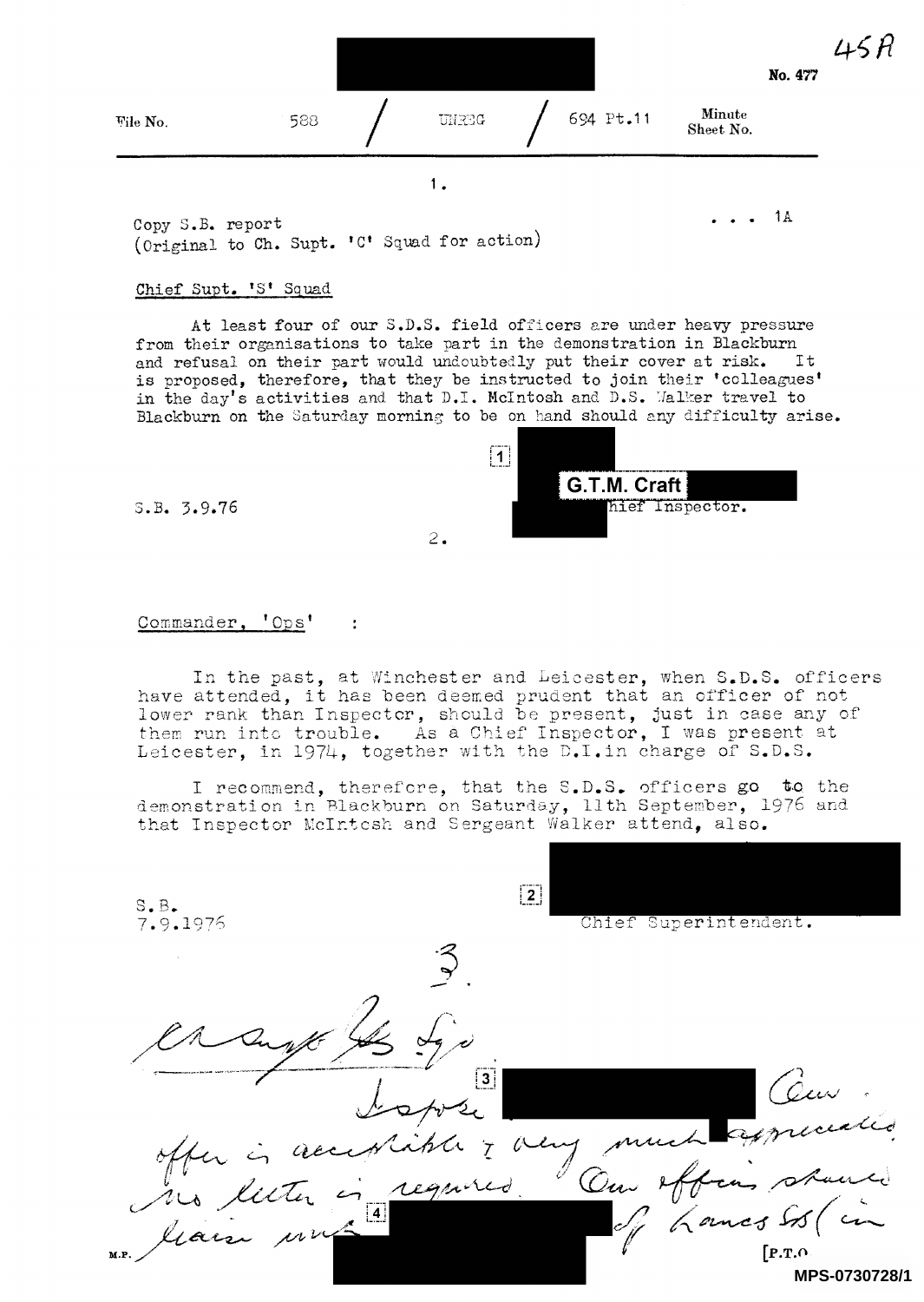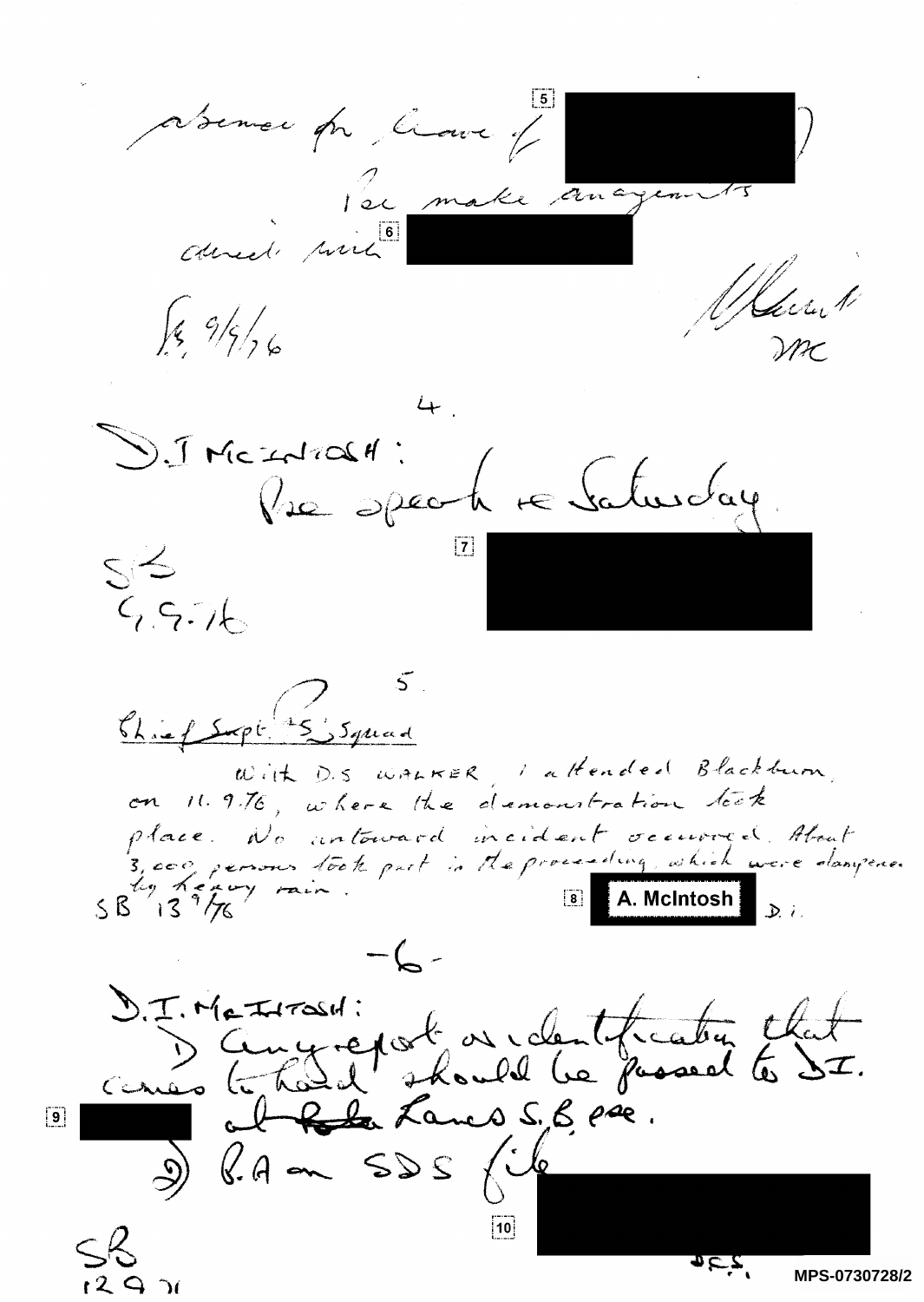No. 477 Minute -!'File No. Sheet No. Copy S.B. aport 79.<br>Occiginal dealtraith by E. Senad<br>Okoguest made freohy of he P.A. on SPS corres.  $\mathcal{L}_{\mathcal{L}}$  $\leq$  $\boxed{11}$ 169.73 The Sea X.  $\triangledown_{A}$  . IS minute shot & ottached.

 $\sim$